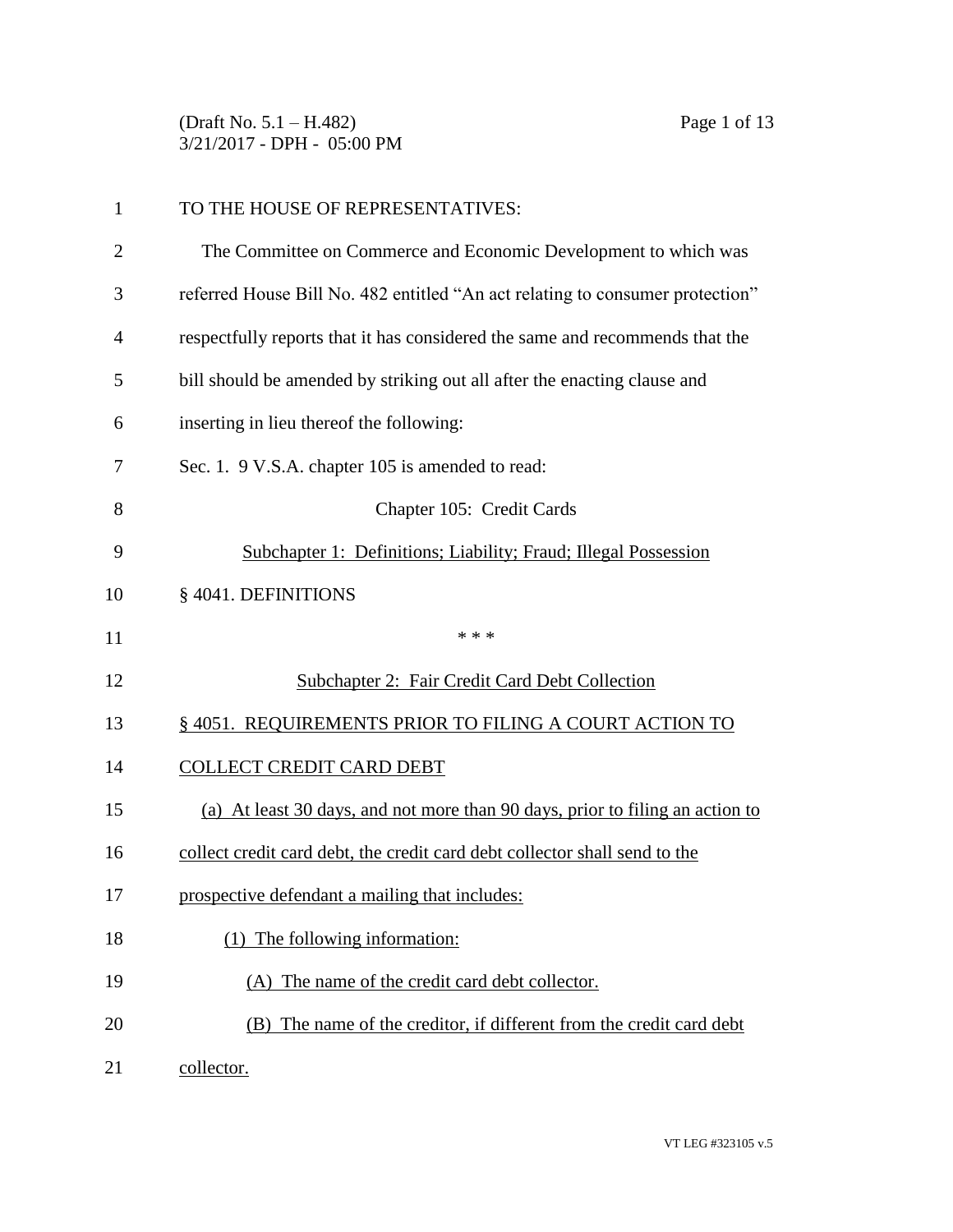(Draft No. 5.1 – H.482) Page 2 of 13 3/21/2017 - DPH - 05:00 PM

| $\mathbf{1}$   | The last four digits of the original credit card account number.<br>(C)             |
|----------------|-------------------------------------------------------------------------------------|
| $\overline{2}$ | (D) The date of default.                                                            |
| 3              | (E) The balance at the time of default.                                             |
| 4              | The current balance due.<br>(F)                                                     |
| 5              | (G) The statement:                                                                  |
| 6              | "If you notify us in writing within thirty days that you dispute this               |
| 7              | debt, or any part of this debt, before we file a case in court, we will mail to you |
| 8              | the credit card agreement, or some other written evidence of the original debt      |
| 9              | that contains your signature. If we do not have written evidence of the original    |
| 10             | debt with your signature, we will mail a copy of the last credit card statement     |
| 11             | generated when the credit card was used for a purchase, or, some other form of      |
| 12             | documentation so that you can confirm that this is your debt. We will also          |
| 13             | mail to you an assignment or other writing establishing that we have the right      |
| 14             | to collect this debt from you."                                                     |
| 15             | (2) A "Declaration of Inability to Pay" form that includes:                         |
| 16             | (A) The statement:                                                                  |
| 17             | If a creditor or credit card debt collector receives a money judgment               |
| 18             | against you in court, State and federal law may prevent an order requiring          |
| 19             | payment of the debt if any of the following apply to you:                           |
| 20             | 1. You receive need-based cash assistance or health benefits.                       |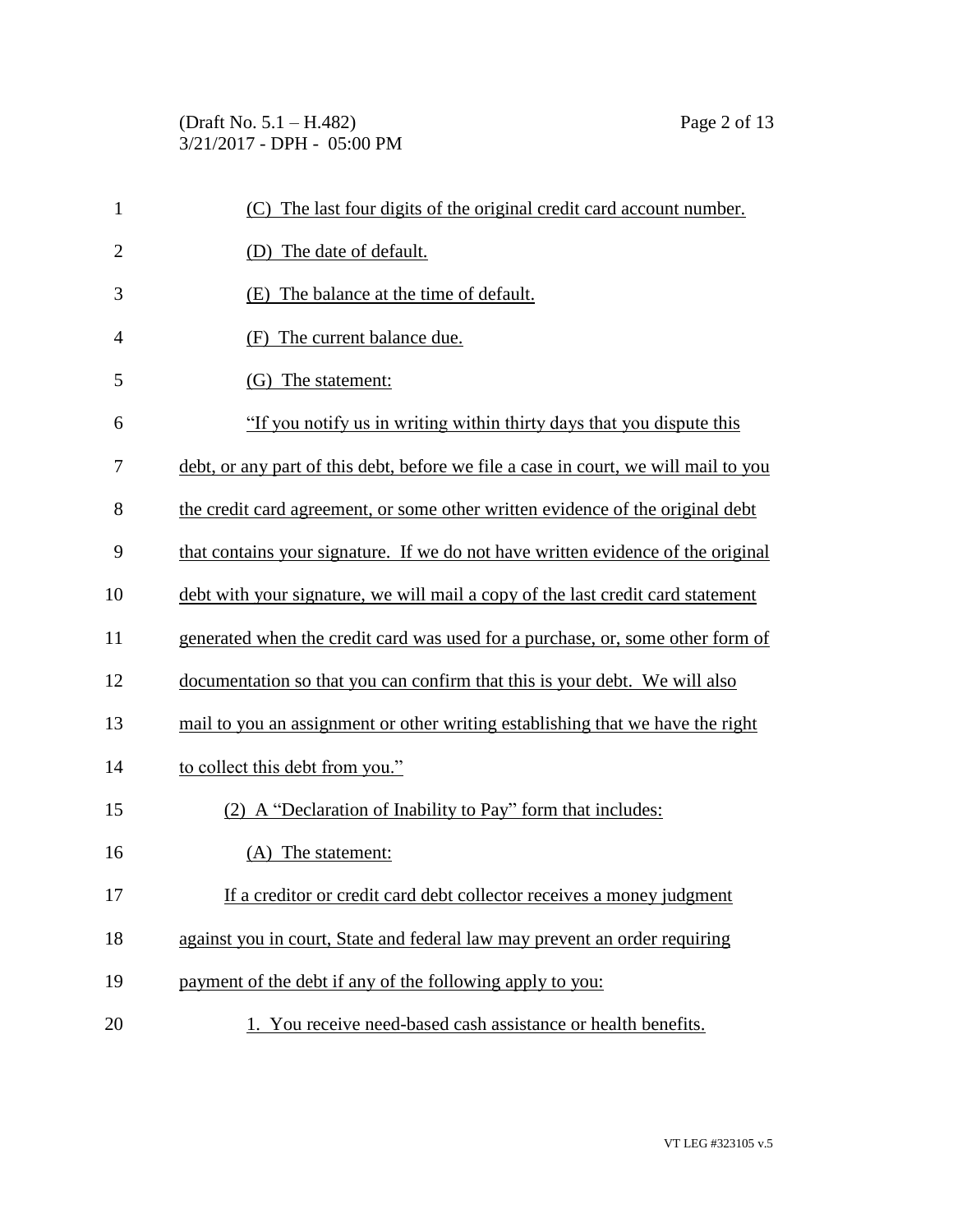(Draft No. 5.1 – H.482) Page 3 of 13 3/21/2017 - DPH - 05:00 PM

| 1  | 2. You receive income from the Social Security Administration,               |
|----|------------------------------------------------------------------------------|
| 2  | Veteran's Administration, Unemployment Insurance, or Worker's                |
| 3  | Compensation.                                                                |
| 4  | 3. Your weekly income is less than the hourly Vermont minimum                |
| 5  | wage times 40 hours.                                                         |
| 6  | 4. After you pay the reasonable expenses to maintain food, shelter           |
| 7  | and medical care for yourself and your dependents, you have no money left to |
| 8  | pay this debt.                                                               |
| 9  | Fill out the Declaration of Inability to Pay form below as soon as           |
| 10 | possible and return it in the enclosed envelope. If you need help filing out |
| 11 | this form, call Vermont Law Help at 1-800-889-2047 or go to                  |
| 12 | VermontLawHelp.org.                                                          |
| 13 | (B) A form requiring the prospective defendant to indicate whether           |
| 14 | he or she:                                                                   |
| 15 | (i) receives need-based income or health benefits from the State of          |
| 16 | Vermont;                                                                     |
| 17 | (ii) receives income from the Social Security Administration,                |
| 18 | Veteran's Administration, Unemployment Insurance, or Worker's                |
| 19 | Compensation.                                                                |
| 20 | (iii) earns income that is less than the hourly Vermont minimum              |
| 21 | wage times 40 hours;                                                         |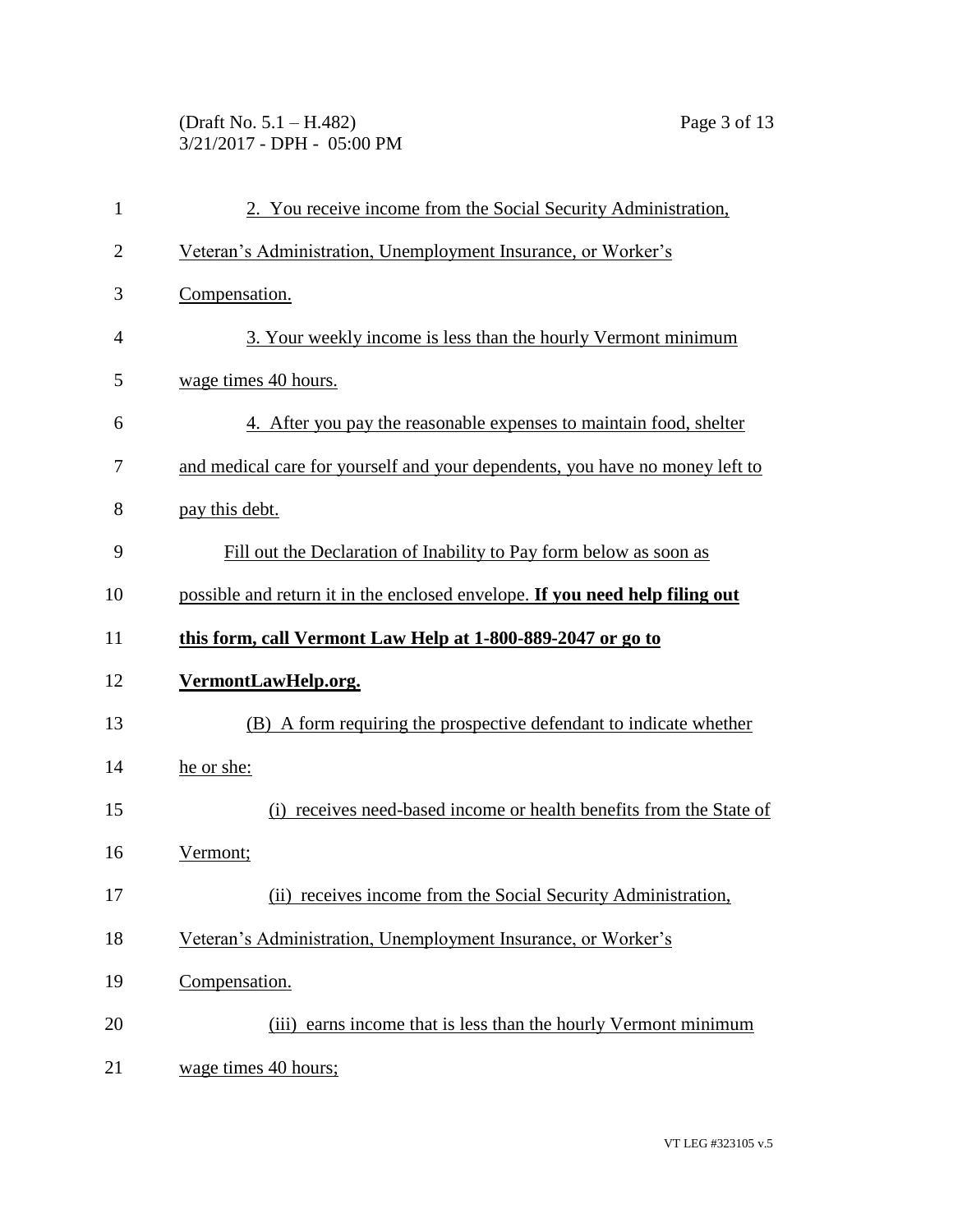## (Draft No. 5.1 – H.482) Page 4 of 13 3/21/2017 - DPH - 05:00 PM

| $\mathbf{1}$   | (iv) after paying reasonable expenses to maintain food, shelter and                   |
|----------------|---------------------------------------------------------------------------------------|
| $\overline{2}$ | medical care for himself or herself, and his or her dependents, has no money          |
| 3              | left to pay the debt; and                                                             |
| 4              | (v) has any individual ownership interest in real estate, the value                   |
| 5              | of the real estate according to the municipality in which it is located, and the      |
| 6              | unpaid balance of any loan on the real estate.                                        |
| 7              | (C) A date and signature line, above which appears the statement:                     |
| 8              | "By signing this form, I swear or affirm that the information on this                 |
| 9              | form is true."                                                                        |
| 10             | (b) If the prospective defendant responds to the notice required by                   |
| 11             | subdivision $(a)(1)$ of this section, or otherwise disputes a credit card debt in     |
| 12             | writing, the credit card debt collector shall cease to call or write the              |
| 13             | prospective defendant or engage in any other efforts to collect the debt until the    |
| 14             | debt collector delivers the mailing required in subdivision $(a)(1)$ of this section. |
| 15             | §4052. COURT PROCESS; COURT ACTION TO COLLECT CREDIT                                  |
| 16             | <b>CARD DEBT: REQUIREMENTS</b>                                                        |
| 17             | In an action to collect credit card debt:                                             |
| 18             | $(1)$ In its complaint the plaintiff shall:                                           |
| 19             | (A) certify that it sent the mailing and the Declaration of Inability to              |
| 20             | Pay form to the defendant pursuant to section 4051 of this title; and                 |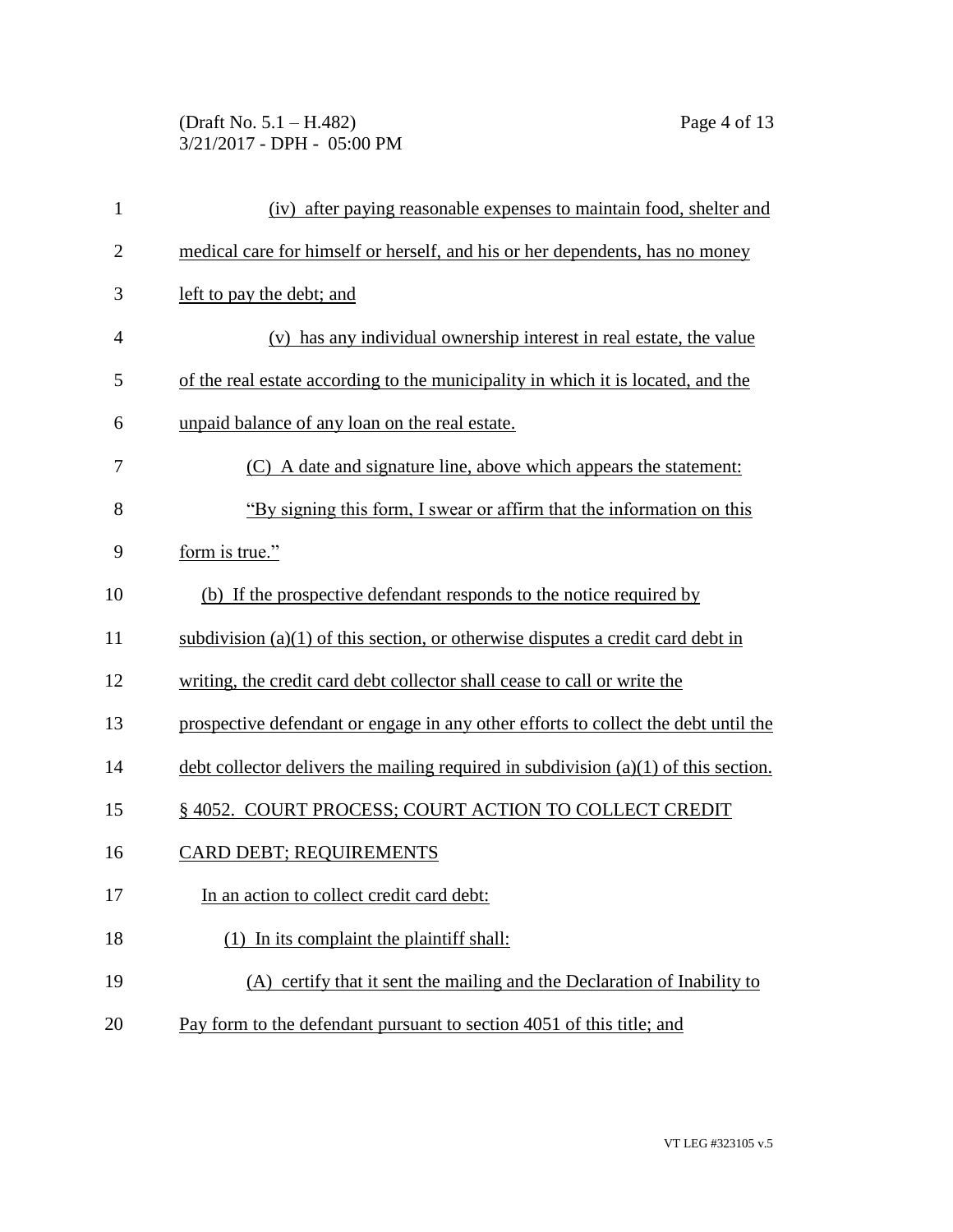(Draft No. 5.1 – H.482) Page 5 of 13 3/21/2017 - DPH - 05:00 PM

| $\mathbf{1}$   | (B) include a copy of the signed Declaration of Inability to Pay form,              |
|----------------|-------------------------------------------------------------------------------------|
| $\overline{2}$ | or certify that the plaintiff has not received the Declaration.                     |
| 3              | The plaintiff shall include with service of its summons and<br>(2)                  |
| $\overline{4}$ | complaint a copy of the Declaration form, unless already included in the            |
| 5              | complaint, and pre-addressed, postage-paid envelopes for the court and the          |
| 6              | plaintiff.                                                                          |
| 7              | (3) Whether the defendant answers the complaint, the court shall send               |
| 8              | the defendant notice of the date and time of trial, at which the defendant shall    |
| 9              | have the right to appear, answer, and assert any defense.                           |
| 10             | (4) A court shall not construe a prospective defendant's failure to                 |
| 11             | respond to the notice required by subdivision $4051(a)(1)$ of this title, or to     |
| 12             | otherwise dispute a credit card debt, as an admission of liability for the debt.    |
| 13             | The plaintiff has the burden to prove at trial that the defendant owes<br>(5)       |
| 14             | the debt, the amount of the debt, and that the plaintiff has the legal authority to |
| 15             | collect the debt.                                                                   |
| 16             | (6) If the court issues a judgment for the plaintiff:                               |
| 17             | (A) The plaintiff shall provide the court at the time of the trial with at          |
| 18             | least one calculation, similar to a credit card minimum payment warning, that:      |
| 19             | (i) quantifies the amount of the debt;                                              |
| 20             | (ii) quantifies how much simple interest would annually accrue                      |
| 21             | after the judgment at a rate of 12 percent per year;                                |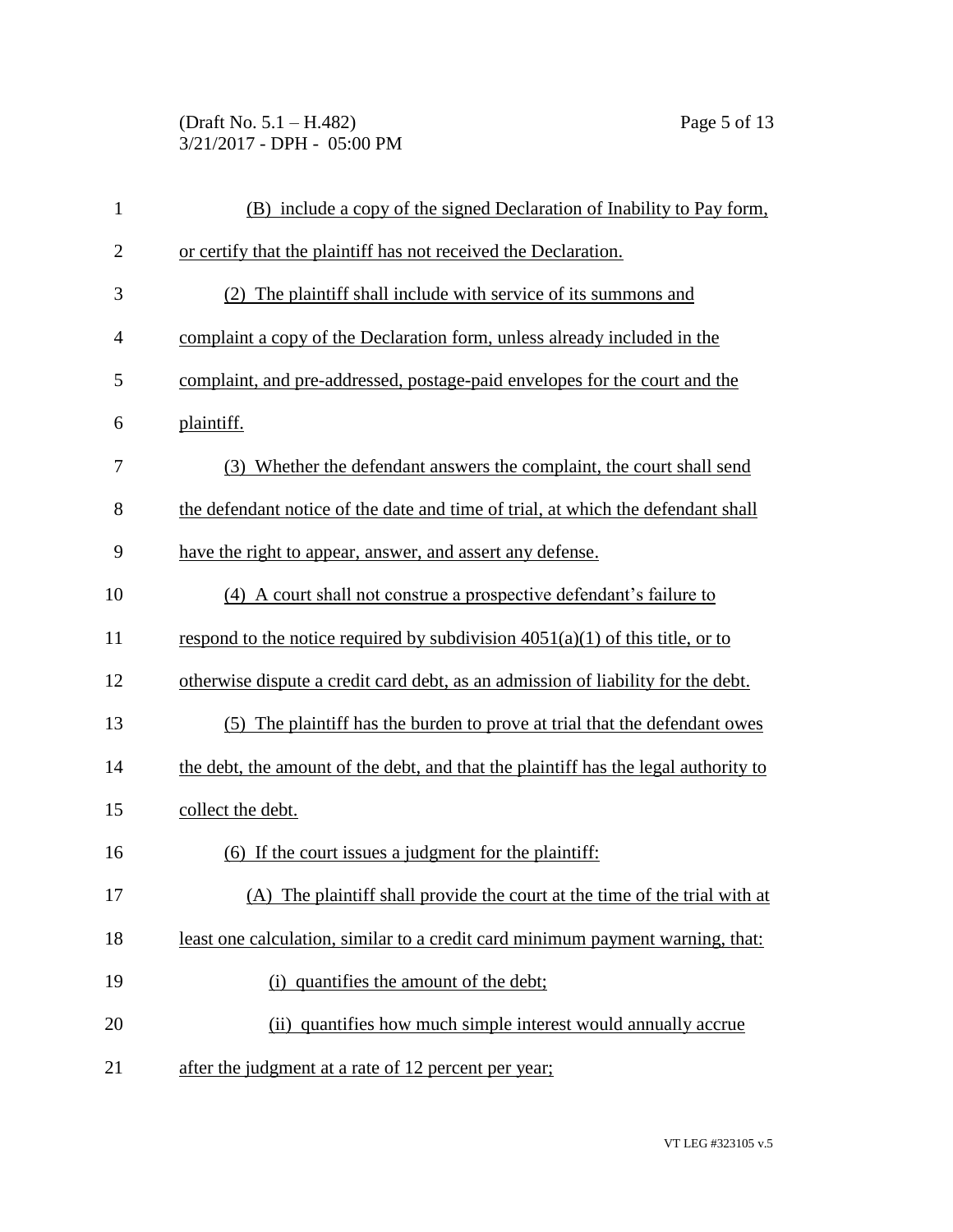## (Draft No. 5.1 – H.482) Page 6 of 13 3/21/2017 - DPH - 05:00 PM

| $\mathbf{1}$   | (iii) quantifies the monthly payment necessary to pay off the debt              |
|----------------|---------------------------------------------------------------------------------|
| $\overline{2}$ | and the interest in 96 months; and                                              |
| 3              | (iv) quantifies, if paid at that rate, the total amount paid over the           |
| 4              | 96-month period.                                                                |
| 5              | (B) The plaintiff may provide the court at the time of the trial one or         |
| 6              | more additional calculations, using one or more lower interest rates acceptable |
| 7              | to the plaintiff, to illustrate different acceptable payments, terms, or rates. |
| 8              | The court may issue an order that requires the defendant to make one            |
| 9              | or more payments on the judgment, subject to the following:                     |
| 10             | (A) The court shall determine whether the defendant's income is                 |
| 11             | exempt from collection, and if exempt:                                          |
| 12             | The court shall provide in its order that no post-judgment<br>(i)               |
| 13             | interest accrues as long as the defendant's income remains exempt from          |
| 14             | collection.                                                                     |
| 15             | (ii) The court may approve a payment plan only if it finds:                     |
| 16             | (I) the defendant consents to the plan; and                                     |
| 17             | the defendant is able to comply with the plan and meet the                      |
| 18             | minimum necessary expenses for his or her cost of living, and that of any       |
| 19             | dependents.                                                                     |
| 20             | (B) If the defendant's income is not exempt from collection:                    |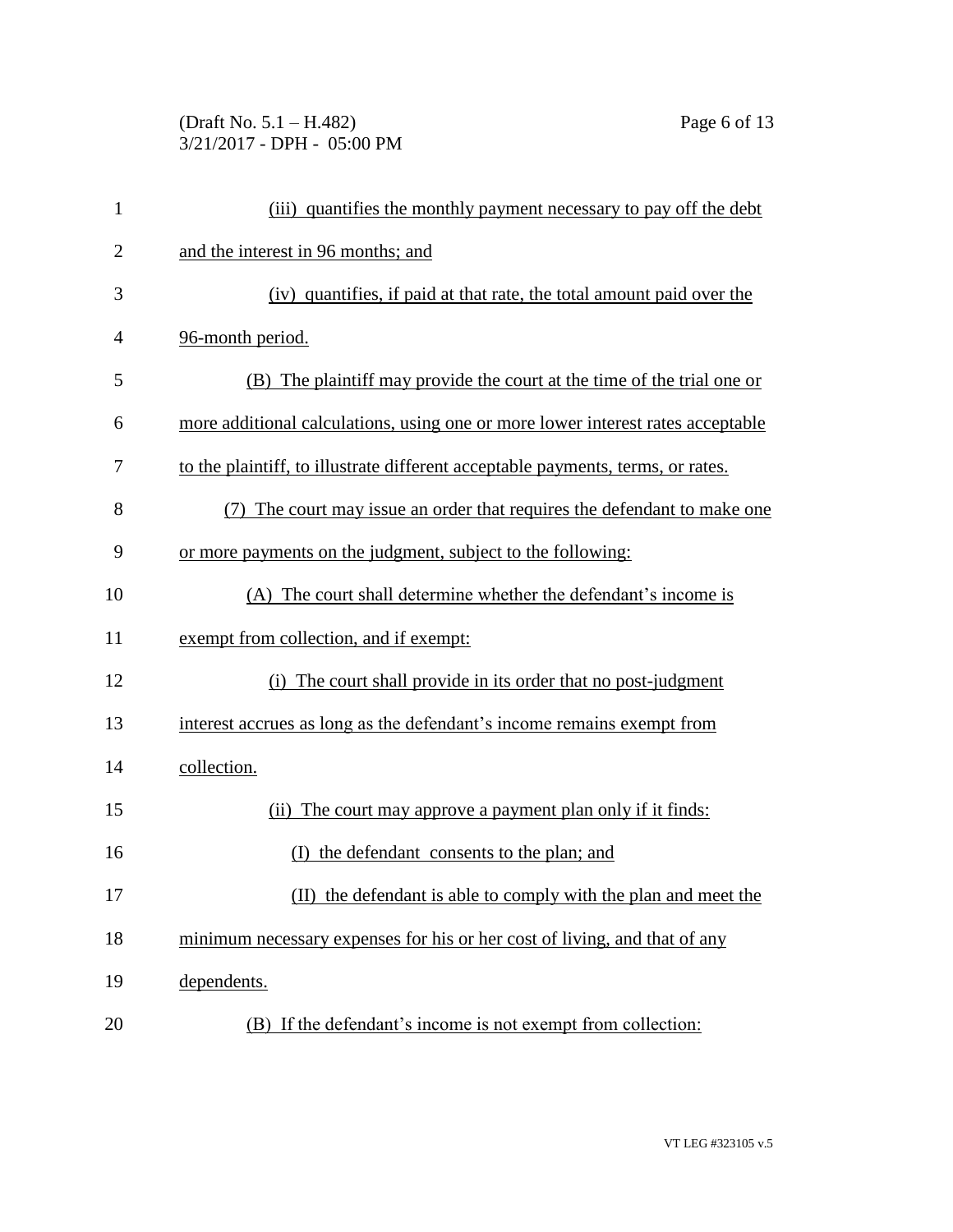(Draft No. 5.1 – H.482) Page 7 of 13 3/21/2017 - DPH - 05:00 PM

| $\mathbf{1}$   | (i) The court shall consider the information the plaintiff submits             |
|----------------|--------------------------------------------------------------------------------|
| $\overline{2}$ | pursuant to subdivision (6) of this section, the defendant's income, and       |
| 3              | whether the plaintiff is willing to reduce or waive interest.                  |
| $\overline{4}$ | (ii) The court shall not require the defendant to make any payment             |
| 5              | unless the amount of the payment exceeds the accruing interest and reduces the |
| 6              | judgment principal.                                                            |
| 7              | §4053. POST-JUDGMENT COLLECTION ACTION                                         |
| 8              | (a) At least 30 days, and not more than 90 days, prior to filing a motion for  |
| 9              | financial disclosure or for wage assignment, the plaintiff shall send to the   |
| 10             | defendant a mailing that includes:                                             |
| 11             | (1) a letter stating its intent to file in court to enforce the judgment and   |
| 12             | the following information:                                                     |
| 13             | (A) the name of the debt collector;                                            |
| 14             | the name of the creditor, if different from the debt collector;<br>(B)         |
| 15             | (C) the last four digits of the original credit card account number;           |
| 16             | (D) the date of judgment;                                                      |
| 17             | (E) the amount of the judgment;                                                |
| 18             | the amount of post-judgment interest claimed as of the date of the<br>(F)      |
| 19             | letter;                                                                        |
| 20             | (G) the total of all payments made on the judgment; and                        |
| 21             | the amount of the judgment due as of the date of the letter.<br>(H)            |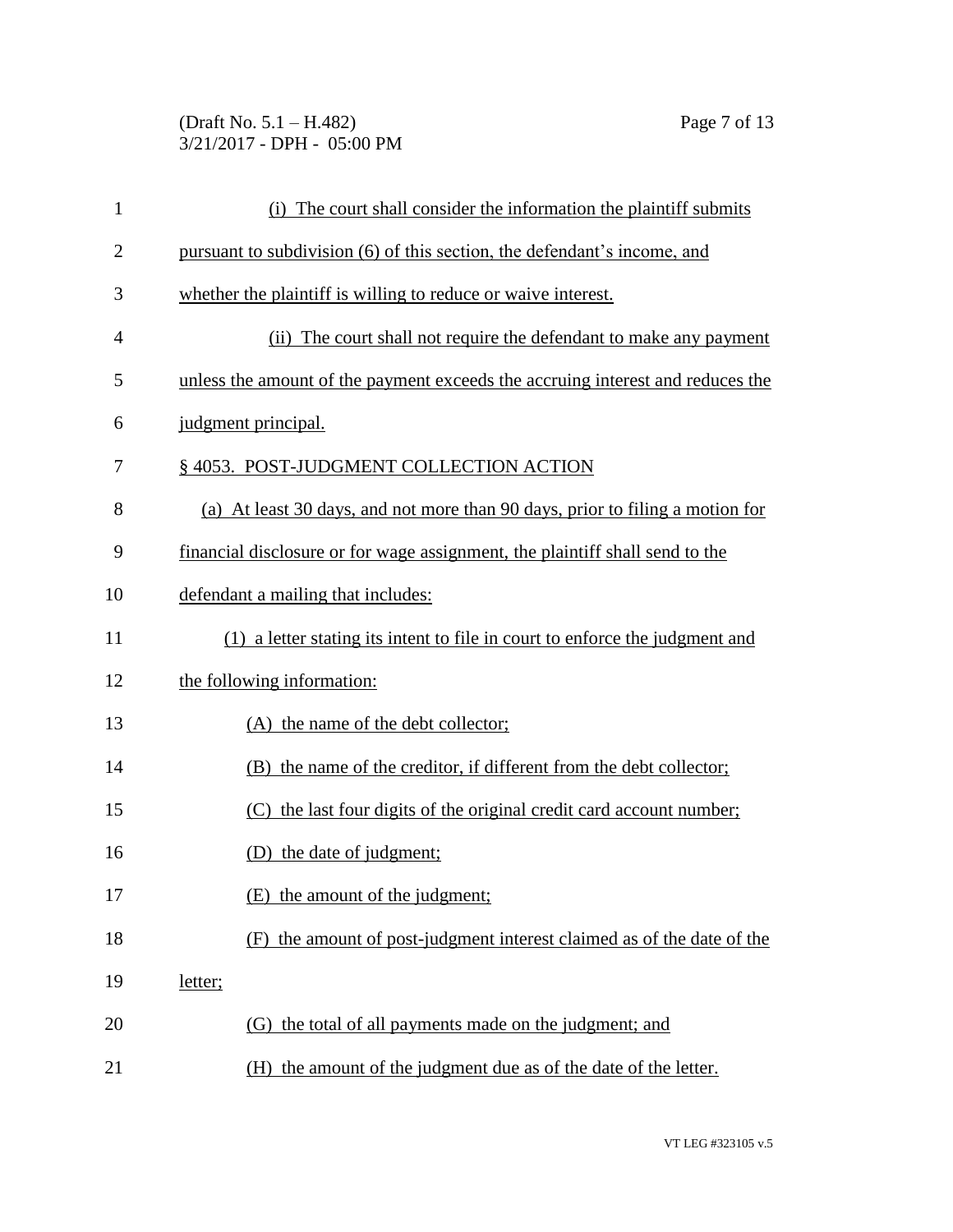(Draft No. 5.1 – H.482) Page 8 of 13 3/21/2017 - DPH - 05:00 PM

| $\mathbf{1}$   | (2) the "Declaration of Inability to Pay" form described in section 4051            |
|----------------|-------------------------------------------------------------------------------------|
| $\overline{2}$ | of this title; and                                                                  |
| 3              | (3) a request that the defendant complete the form in thirty days and               |
| 4              | return it in the postage-paid, self-addressed envelope.                             |
| 5              | (b) If the plaintiff receives the Declaration of Inability to Pay form from the     |
| 6              | defendant, the plaintiff shall include the form with its post judgment filing with  |
| 7              | the court.                                                                          |
| 8              | §4054. STATUTE OF LIMITATIONS; CONTACT FOLLOWING                                    |
| 9              | <b>EXPIRATION</b>                                                                   |
| 10             | (a) Notwithstanding 12 V.S.A. $\S$ 511, a plaintiff shall not commence an           |
| 11             | action to collect credit card debt after three years from the date the cause of     |
| 12             | action accrues.                                                                     |
| 13             | (b) A person shall not contact a debtor concerning the collection of a credit       |
| 14             | card debt after the statute of limitations for filing an action to collect the debt |
| 15             | has expired.                                                                        |
| 16             | §4055. ACTION TO RENEW A JUDGMENT                                                   |
| 17             | Notwithstanding 12 V.S.A. § 506, a court shall not allow an action on a             |
| 18             | judgment or to renew or revive a judgment concerning credit card debt, unless       |
| 19             | the plaintiff demonstrates that:                                                    |
| 20             | (1) he or she has taken steps to collect the debt since a court rendered            |
| 21             | the judgment; and                                                                   |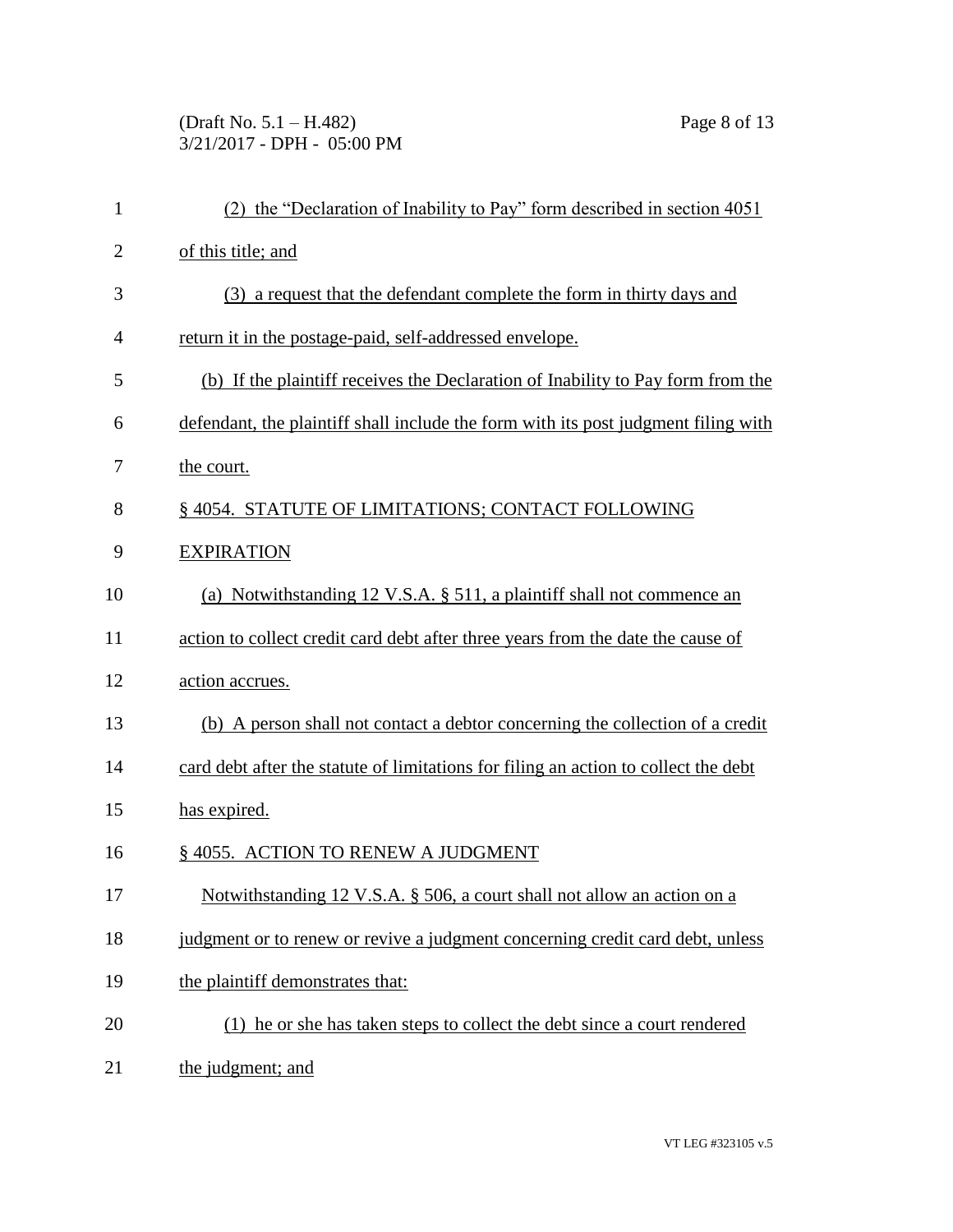(Draft No. 5.1 – H.482) Page 9 of 13 3/21/2017 - DPH - 05:00 PM

| $\mathbf{1}$   | (2) he or she has the present intent and ability to file a judgment lien          |
|----------------|-----------------------------------------------------------------------------------|
| $\overline{2}$ | against the defendant.                                                            |
| 3              | §4056. ENFORCEMENT; PENALTY                                                       |
| $\overline{4}$ | (a) A person who violates a provision of this subchapter commits an unfair        |
| 5              | and deceptive act in trade and commerce in violation of section 2453 of this      |
| 6              | title.                                                                            |
| 7              | (b) The Attorney General has the same authority to make rules, conduct            |
| 8              | civil investigations, enter into assurances of discontinuance, and bring civil    |
| 9              | actions as is provided under chapter 63, subchapter 1 of this title.              |
| 10             | Sec. 2. $9$ V.S.A. $\S$ 2461 is amended to read:                                  |
| 11             | § 2461. CIVIL PENALTY                                                             |
| 12             | * * *                                                                             |
| 13             | $(b)(1)$ Any consumer who contracts for goods or services in reliance upon        |
| 14             | false or fraudulent representations or practices prohibited by section 2453 of    |
| 15             | this title, or who sustains damages or injury as a result of any false or         |
| 16             | fraudulent representations or practices prohibited by section 2453 of this title, |
| 17             | or prohibited by any rule or regulation made pursuant to section 2453 of this     |
| 18             | title:                                                                            |
| 19             | $(A)$ may sue for appropriate equitable relief; and                               |
| 20             | (B) may sue and recover from the seller, solicitor, or other violator             |
| 21             | the greatest of:                                                                  |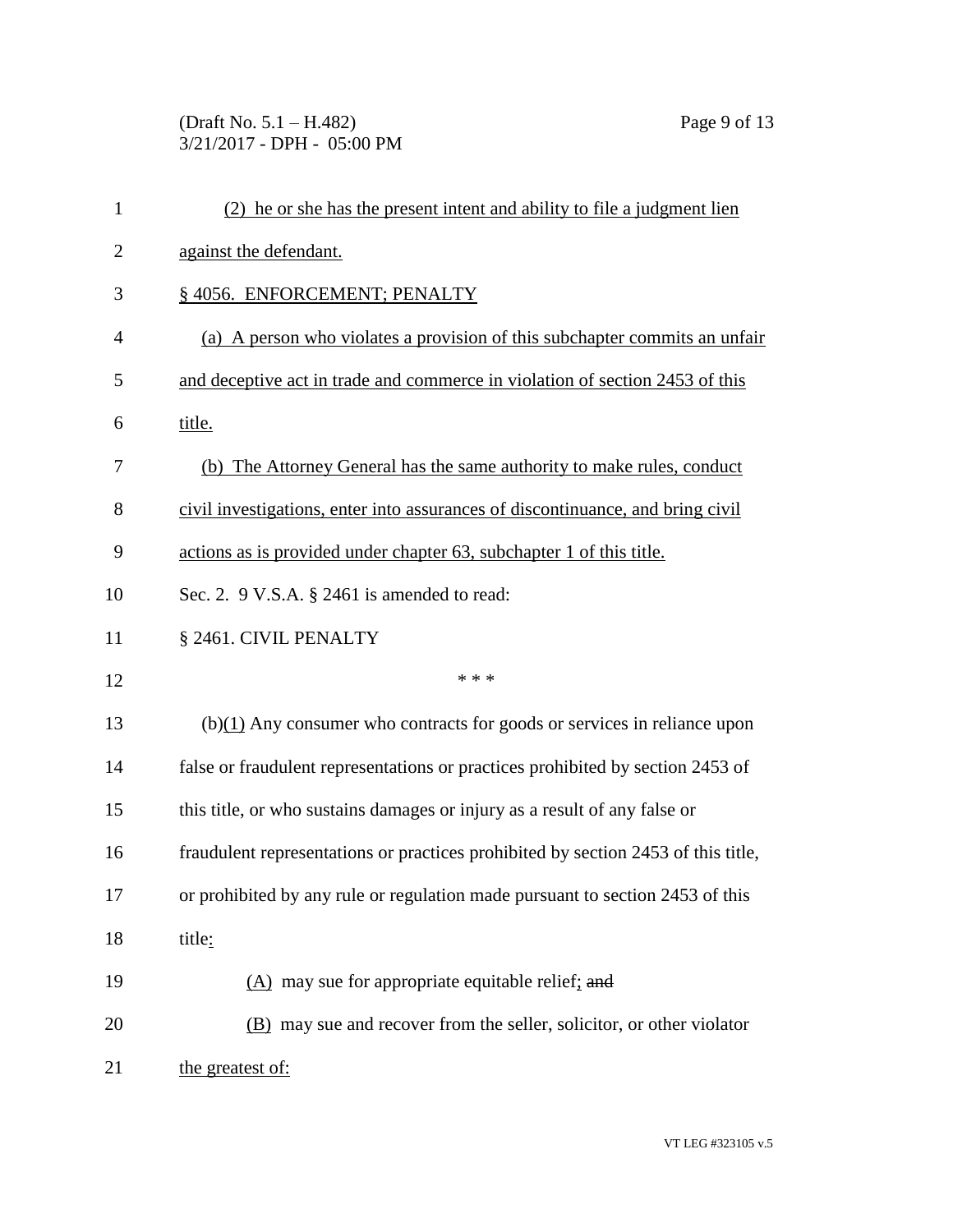## (Draft No. 5.1 – H.482) Page 10 of 13 3/21/2017 - DPH - 05:00 PM

| $\mathbf{1}$   | $(i)$ the amount of his or her damages, or                                     |
|----------------|--------------------------------------------------------------------------------|
| $\overline{2}$ | (ii) the consideration or the value of the consideration given by the          |
| 3              | consumer, or                                                                   |
| 4              | (iii) \$500.00 for a first violation, or \$1,000.00 for each subsequent        |
| 5              | violation; and                                                                 |
| 6              | (C) may sue and recover reasonable attorney's fees- and exemplary              |
| 7              | damages not exceeding three times the value of the consideration given by the  |
| 8              | consumer.                                                                      |
| 9              | (2) Any language, written or oral, used by a seller or solicitor, which        |
| 10             | attempts to exclude or modify recovery of the penalty or reasonable attorney's |
| 11             | fees shall be unenforceable.                                                   |
| 12             | * * *                                                                          |
| 13             | Sec. 3. 12 V.S.A. § 3170 is amended to read:                                   |
| 14             | § 3170. EXEMPTIONS; ISSUANCE OF ORDER                                          |
| 15             | (a) No order approving the issuance of trustee process against earnings shall  |
| 16             | be entered against a judgment debtor who whose household, as determined by     |
| 17             | the Commissioner of Children and Families or the Commissioner of Vermont       |
| 18             | Health Access was, within the two-month period preceding the hearing           |
| 19             | provided in section 3169 of this title, a recipient of assistance from the     |
| 20             | Vermont Department for Children and Families or the Department of Vermont      |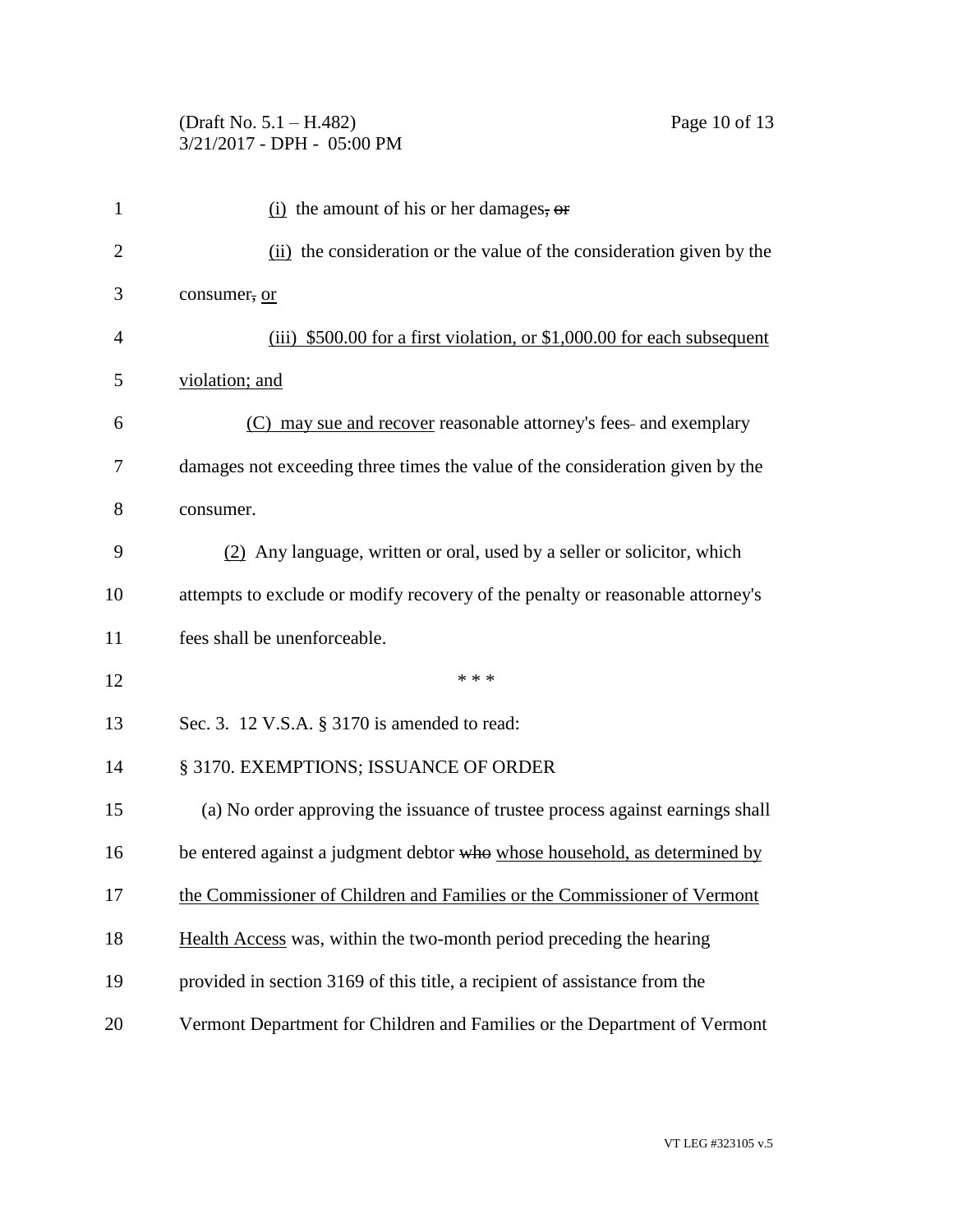| $\mathbf{1}$   | Health Access. The judgment debtor must establish this exemption at the time        |
|----------------|-------------------------------------------------------------------------------------|
| $\overline{2}$ | of hearing.                                                                         |
| 3              | (b) The earnings of a judgment debtor shall be exempt as follows:                   |
| $\overline{4}$ | (1) seventy-five percent of the debtor's weekly disposable earnings, or 30          |
| 5              | times the federal minimum hourly wage, whichever is greater; or                     |
| 6              | (2) if the judgment debt arose from a consumer credit transaction, as that          |
| 7              | term is defined by 15 U.S.C. section 1602 and implementing regulations of the       |
| 8              | Federal Reserve Board, 85 percent of the debtor's weekly disposable earnings,       |
| 9              | or 40 times the federal minimum hourly wage, whichever is greater; or               |
| 10             | * * *                                                                               |
| 11             | Sec. 4. 12 V.S.A. $\S$ 2903 is amended to read:                                     |
| 12             | § 2903. DURATION AND EFFECTIVENESS                                                  |
| 13             | (a) A judgment lien shall be effective for eight years from the issuance of a       |
| 14             | final judgment on which it is based except that an action to foreclose the          |
| 15             | judgment lien during the eight-year period shall extend the period until the        |
| 16             | termination of the foreclosure suit if a copy of the complaint is filed in the land |
| 17             | records on or before eight years from the issuance of the final judgment.           |
| 18             | (b) A judgment which is renewed or revived pursuant to section 506 of this          |
| 19             | title shall constitute a lien on real property for eight years from the issuance of |
| 20             | the renewed or revived judgment if recorded in accordance with this chapter.        |
| 21             | The renewed or revived judgment shall relate back to the date on which the          |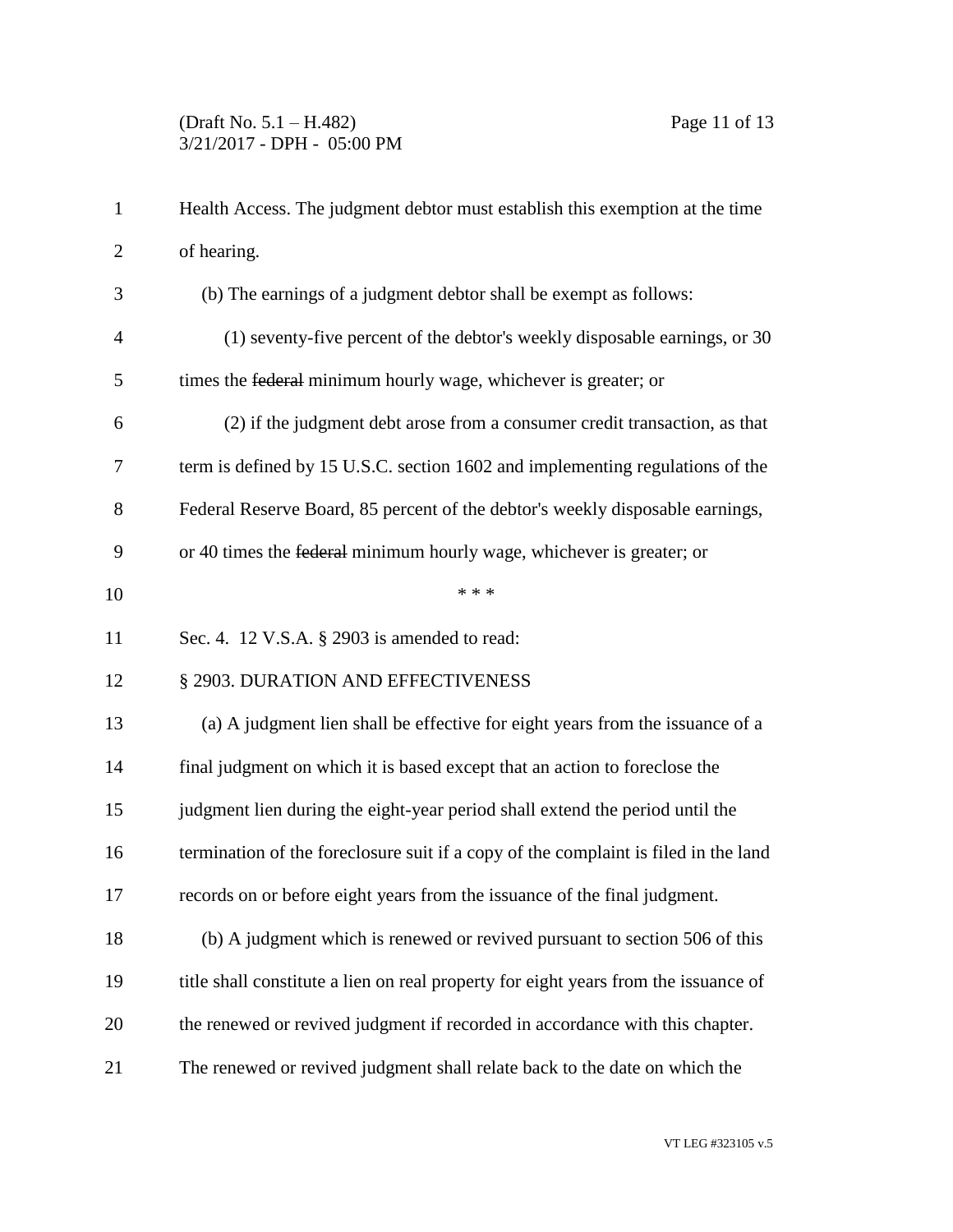## (Draft No. 5.1 – H.482) Page 12 of 13 3/21/2017 - DPH - 05:00 PM

| $\mathbf{1}$   | original lien was first recorded if a copy of the complaint to renew the          |
|----------------|-----------------------------------------------------------------------------------|
| $\overline{2}$ | judgment was recorded in the land records where the property lies within eight    |
| 3              | years after the rendition of the judgment, and the renewed or revived judgment    |
| $\overline{4}$ | is subsequently recorded in accordance with this chapter.                         |
| 5              | (c) Interest on a judgment lien shall accrue at the rate of 12 percent per        |
| 6              | annum; provided that, if a court finds that a defendant's income is exempt from   |
| 7              | collection, the court shall suspend the accrual of interest.                      |
| 8              | (d) If a judgment lien is not satisfied within 30 days of recording, it may be    |
| 9              | foreclosed and redeemed as provided in this title and V.R.C.P. 80.1. Unless the   |
| 10             | court finds that as of the date of foreclosure the amount of the outstanding debt |
| 11             | exceeds the value of the real property being foreclosed, section 4531 of this     |
| 12             | title shall apply to foreclosure of a judgment lien.                              |
| 13             | Sec. 5. IMPLEMENTATION; EFFECTIVE DATES                                           |
| 14             | (a) This act shall take effect on July 1, 2017.                                   |
| 15             | (b) 9 V.S.A. § 4054 (statute of limitations) applies to causes of action that     |
| 16             | accrue on or after July 1, 2017.                                                  |
| 17             |                                                                                   |
| 18             |                                                                                   |
| 19             |                                                                                   |
| 20             |                                                                                   |
| 21             | (Committee vote:                                                                  |